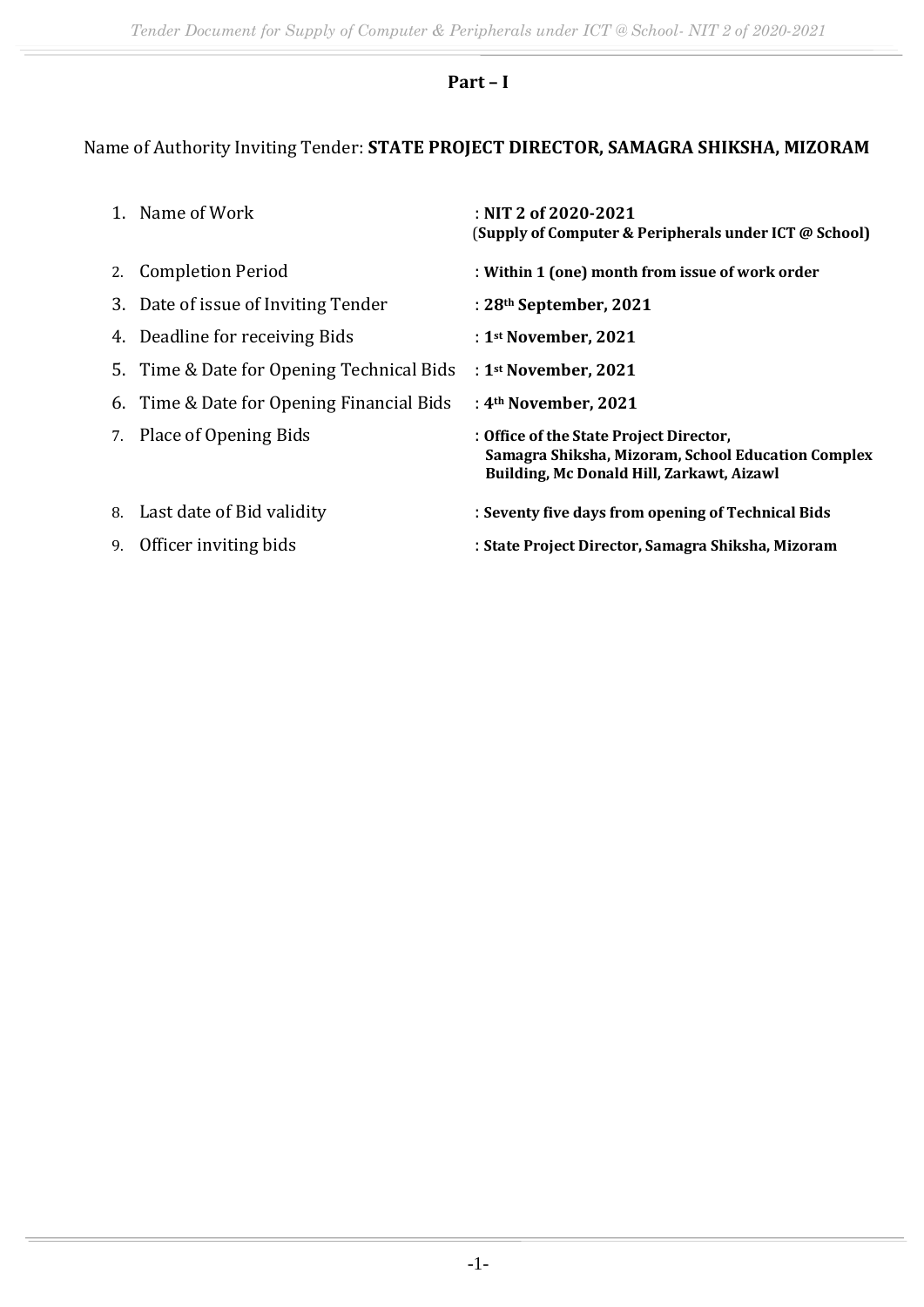# **Part – II NOTICE INVITING TENDER**

### *Invitation for Supply of Computer & Peripherals under ICT @ School*

- 1. The State Project Director, Samagra Shiksha, Mizoram issues *"Notice Inviting Tender"* from a reliable Company/Agent/Distributor dealing with computer and peripherals for Supply of Computer & Peripherals under ICT @ School for 63 Schools.
- 2. Detail can be obtained from the Office of the State Project Director, Samagra Shiksha, Mizoram, Top Floor, School Education Complex Building, Mc Donald Hill, Zarkawt, Aizawl (Tel – 0389 2306630, Tele/Fax 0389 2340377) or may be downloaded from **[www.samagramizoram.nic.in](http://www.samagramizoram.nic.in/) and [www.tender.mizoram.gov.in](http://www.tender.mizoram.gov.in/)** on payment of Rs. 500/- per document (nonrefundable) on working days from **1st October, 2021 upto 12:30 PM of 1st November, 2021** during office hours.

Chuaelilmon-**(LALHMACHHUANA)** State Project Director Samagra Shiksha, Mizoram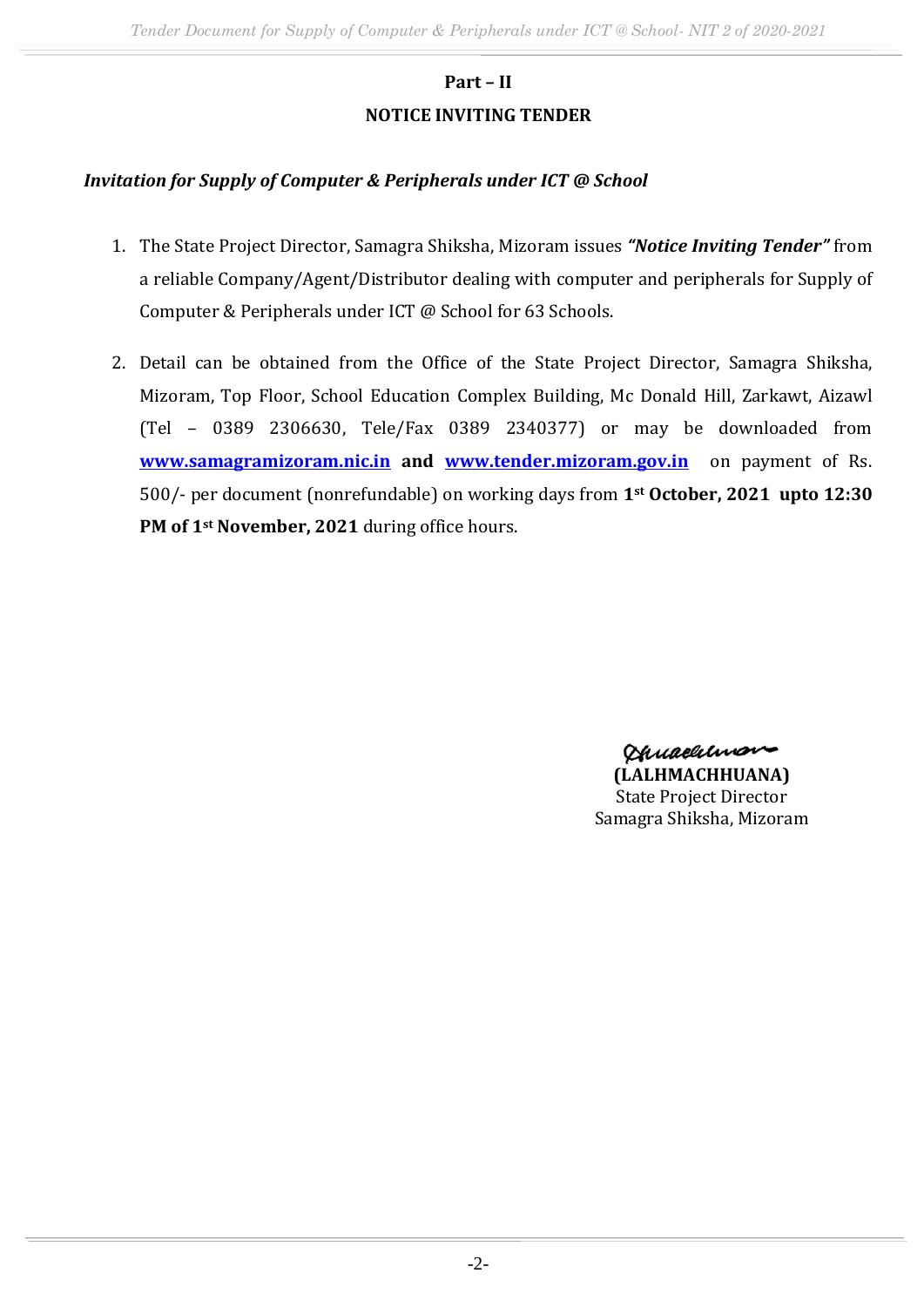### **Part – III**

#### **NOTICE INVITING TENDER**

1. The State Project Director, Samagra Shiksha, Mizoram issues *"Notice Inviting Tender"* from a reliable Company/Agent/Distributor dealing with computer and peripherals for Supply of Computer & Peripherals under ICT @ School for 63 Schools. Detail specification of per school requirement is as given under:

| Sl <sub>No</sub> | <b>Item</b>         | <b>Description</b>                                                                                                                                                                                                                                                                                                                                                                                                                                                                                                                                                   | Quantity     |
|------------------|---------------------|----------------------------------------------------------------------------------------------------------------------------------------------------------------------------------------------------------------------------------------------------------------------------------------------------------------------------------------------------------------------------------------------------------------------------------------------------------------------------------------------------------------------------------------------------------------------|--------------|
| $\mathbf{1}$     | <b>Computer Set</b> | Branded Computer set with specification and pre-<br>loaded software as below:<br>PROCESSOR: Intel 7 <sup>th</sup> Generation Intel ® Core TM<br>i3-7100 processor<br>RAM: 4 GB, DDR4, 2400 MHz<br>HARD DISK: Not less than HDD 1 TB<br>SSD: If Any<br>KEYBOARD+MOUSE: Wired Keyboard and wired<br>mouse (USB)<br><b>OPTICAL DRIVE: DVD Drive</b><br><b>MONITOR: 20 inches LED</b><br><b>UPS: 600 VA</b><br>Warranty: At least one year<br>Operating System: Windows 10 Home<br>Application Software: Office 2016 Lifetime<br>Licence<br>Anti-virus: (1 year licence) | 63           |
| 2                | Printer             | Laserjet Printer: Black & White<br>Printing speed: At least 12 ppm<br>Resolution: At least True 600 x 600 DPI resolution<br>Warranty: At least one year                                                                                                                                                                                                                                                                                                                                                                                                              | 1            |
| 3                | Projector           | Native Aspect Ratio: 4:3<br>Lumens (Eco): 3200/3200<br>Connections: VGA-inX2, HDMI<br>Warranty: At least one year                                                                                                                                                                                                                                                                                                                                                                                                                                                    | $\mathbf{1}$ |
| 4                | Web Camera          | 3 megapixel HD<br>Warranty: At least one year                                                                                                                                                                                                                                                                                                                                                                                                                                                                                                                        | 13           |
| 5                | Scanner             | Type: Flatbed<br>Light Source: 3 Colour (RGB) LED<br>Optical Resolution: Not below 2400x4800 dpi<br>Scanning bit depth: Colour: 48 bit (16 bit input for<br>each colour (RGB))/48 bit or 24 bit output (16 bit<br>or 8 bit output for each colour (RGB), Grayscale:<br>16 bit input/8 bit output<br>Maximum Document Size: 8.5" x 11.7"<br>Power Supply: Via USB port<br>Warranty: At least one year                                                                                                                                                                 | $\mathbf{1}$ |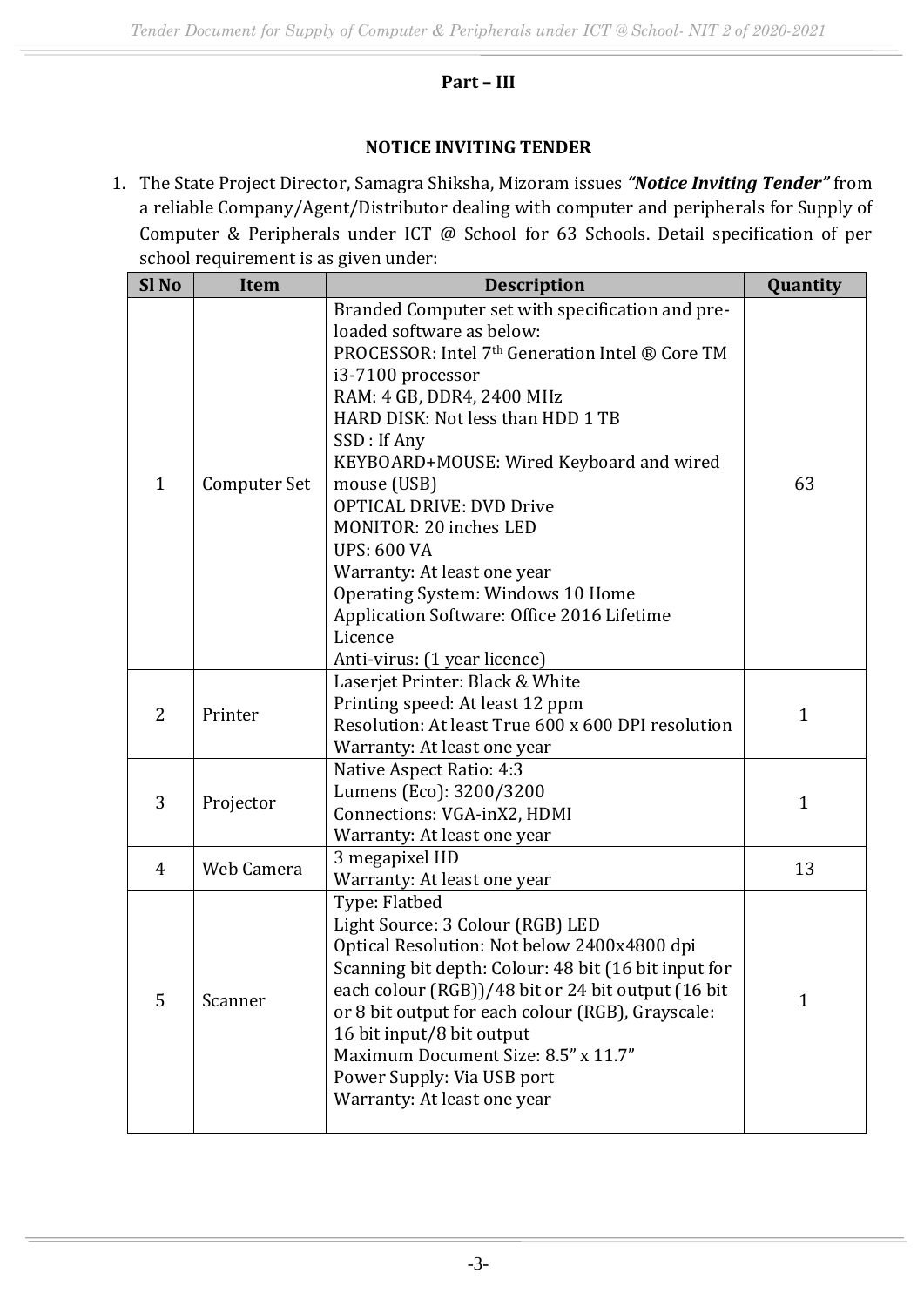- 2. Details can be obtained from the Office of the State Project Director, Samagra Shiksha, Mizoram, Top Floor, Directorate of School Education Building, Mc Donald Hill, Zarkawt, Aizawl (Tel – 0389 2306630, Tele/Fax 0389 2340377) or may be downloaded from **www. samagramizoram.nic.in and www.tender.mizoram.gov.in** on payment of Rs. 500/- per document (non refundable) on working days from **1st October, 2021 upto 12:30 PM of 1st November, 2021** during office hours.
- 3. Bids must be accompanied by Earnest Money of the amount specified in Part IV (Clause 11) of the ITB''.
- 4. The bid for the work shall remain open for acceptance for a period of 75 days from the date of opening of bids. If any bidder withdraws his bid before the said period or makes any modification in the terms and conditions of the bid. The said Earnest Money shall stand forfeited.
- 5. Other details can be seen in the bidding documents.

Ohuaelunon **(LALHMACHHUANA)** State Project Director Samagra Shiksha, Mizoram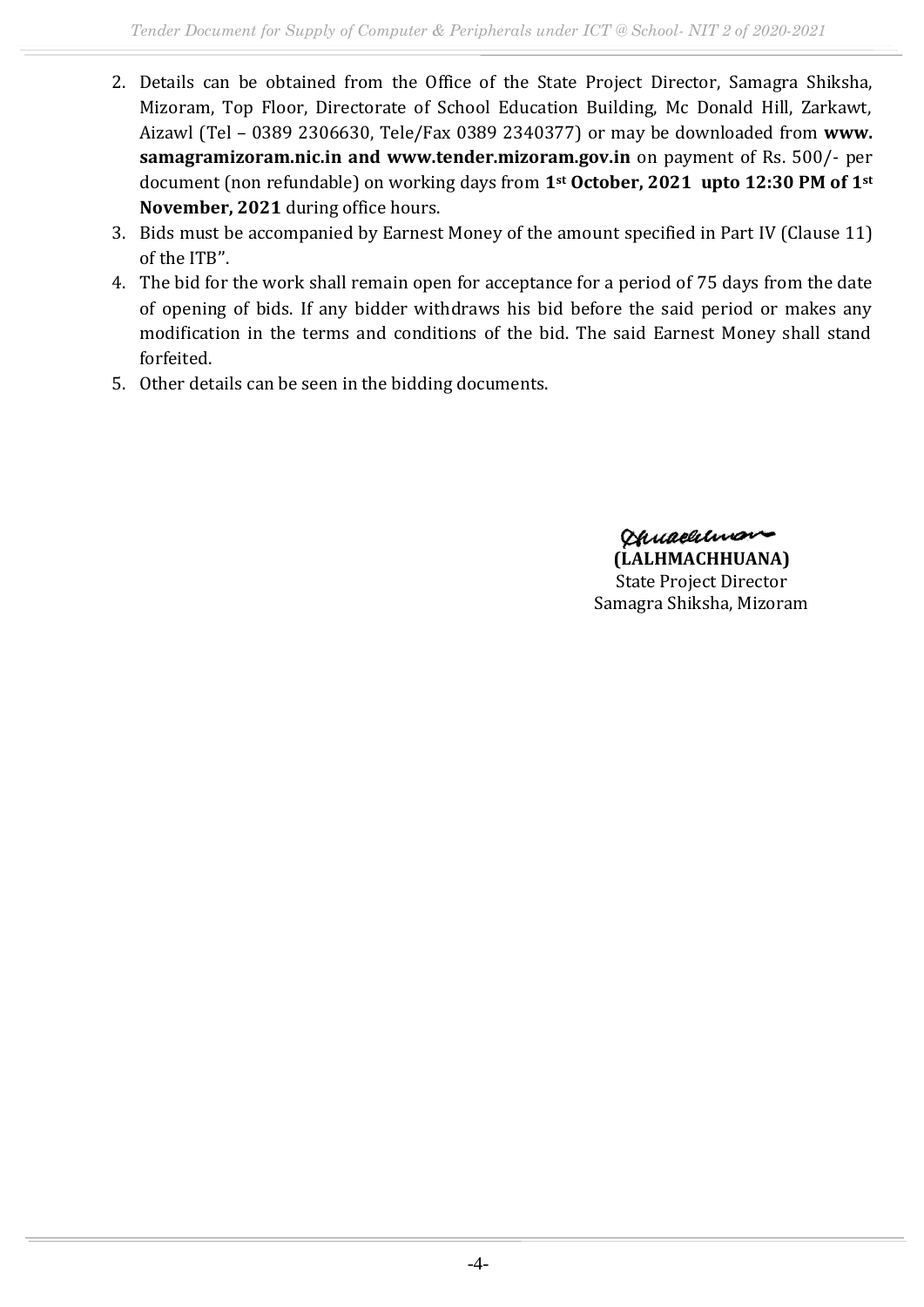### **Part – IV INFORMATION TO BIDDERS (ITB)**

### 1. **Scope of Bid:**

- 1.1 The purpose of this assignment is to obtain independent and objective assessment of the quality of computer and peripherals to be procured for ICT @ School scheme under Samagra Shiksha, Mizoram (referred to as the Society for brevity's sake hereinafter), and to assure that the same area of best quality at the most affordable price.
- 1.2 The Successful Bidder will be expected to complete the supply by the intended completion period as specified in part – I of the tender document.
- 1.3 Extension of time will be allowed only if the hindrance are submitted to State Project Director and are found to be reasonable.

### 2. **Eligible Bidders:**

- 2.1 This Invitation for Bids is opened to all bidders as defined in clause 3 of ITB.
- 2.2 Bidder shall not be under a declaration of ineligibility for corrupt and fraudulent practices by the Central Government, State Govt. or any Public undertaking by whatever name called under the Central or the State Govt.

### 3. **Qualification of the Bidders:**

The bidder must be the owner of a reliable company/firm or agents or distributor dealing with computer and peripherals that are able to supply the items as given in Part III of the tender document.

- 3.1 All Bidders should include the following information and documents with their bids:
	- (a) **Self attested copies of documents** defining the constitution or legal status, place of registration and principal place of business, written power of Attorney of the Signatory of the bid to commit the bidder.
	- (b) Total monetary value of similar works performed for each of the last 2 years **(compilation sheet and supporting documents should be attached)**.
	- (c) Experience in works of a similar nature during the last 2 years and detail of works in progress or contractually committed, if any, supported by copies of work order **(compilation sheet and supporting documents should be attached)**.

# **Note: Sl. No. 3.1 (b) and (c) may be produced in one document and original copies should be produced at the time of bid opening and at any other time as may be required by the society.**

- 3.2 Each bidder must produce:
	- (a) An affidavit that the information furnished with the bid documents is correct in all respects **(original document should be attached)**.
- 3.3 Financial status (Balance Sheet) certified by Chartered Accountant firm for the last minimum 2 years to show financial soundness with a transaction not less than half the contract price.
- 3.4 Bank certificate showing soundness of capital investments **(original document should be attached)**.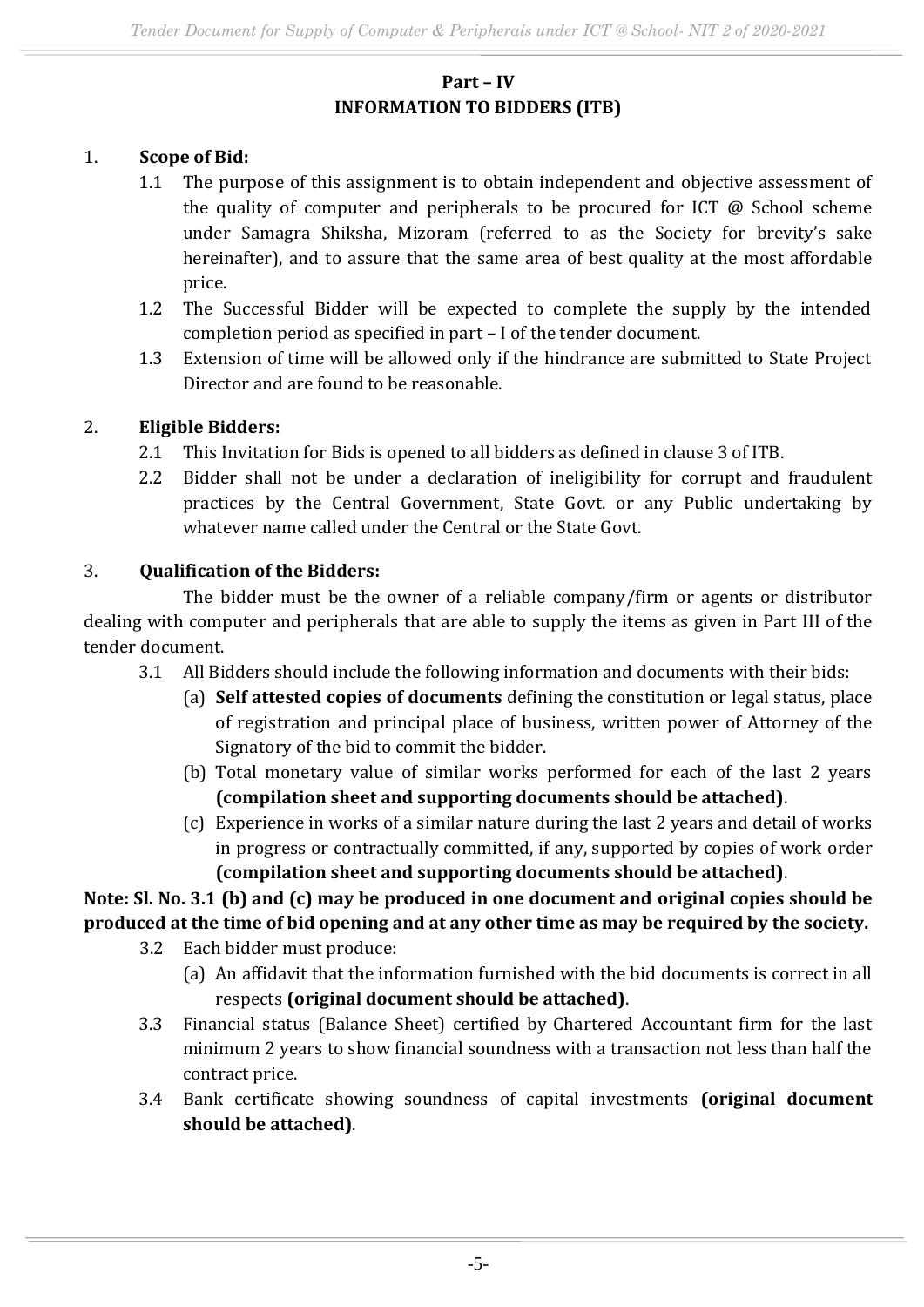### 4. **Disqualification:**

4.1 Absence of anyone of the documents stated on clauses 3.1 to 3.4 will be disqualified with the acceptance of the Bidders.

Even though the bidders meet the above qualifying criteria, they are subject to be disqualified if they have:

- (a) Made misleading or false representation in the forms, statements, affidavits and attachment, submitted in proof of the qualification requirements, and /or
- (b) Record of poor performance such as abandoning the works, not properly completing the contract, inordinate delays in completion, litigation history, or financial failures etc.
- (c) Participated in previous bidding for the same type of work and had quoted unreasonably high or low bid prices and could not furnish rational justification for it to the Society.

### 5. **No. of Bid per bidder:**

5.1 Each bidder shall submit only 1 bid for 1 work. A bidder who submits more than 1 bid for the same work will cause the proposals with the bidder's participation to be disqualified.

### 6. **Pre-Bid Meeting:**

- 6.1 Pre-Bid meeting **at the request of majority of the potential bidder** may be arranged at the time and place fixed by the Society.
- 6.2 The Bidder or his authorized representative shall be invited to attend Pre-Bid Meeting.
- 6.3 The purpose of the meeting shall be to clarify issues and to answer question to any matter that may be raised at the stage.
- 6.4 Non-attendance at the Pre-Bid Meeting will not be a cause for disqualification of a bidder.

### 7. **Amendment of Bidding Documents:**

- 7.1 Before the deadline for submission of bids, the Society may modify the bidding documents by issuing addenda.
- 7.2 Any addendum thus issued shall be part of the bidding documents and shall be notified.
- 7.3 To give prospective bidders reasonable time in which to take an addendum into account in preparing their bids, the Society shall extend, as necessary, the deadline for submission of bids.

### 8. **Language of Bids:**

8.1 All documents relating to the bid shall be in English.

### 9. **Documents Comprising the Bids:**

9.1 The Bids submitted by the bidder shall be in two separate parts.

### **Part –I**

It shall be named "Technical Bid" and shall comprise of:

- (a) Earnest Money in a separate sealed envelope cover marked, "Earnest Money".
- (b) Qualification information, supporting documents, affidavit as specified in clause 3 of ITB.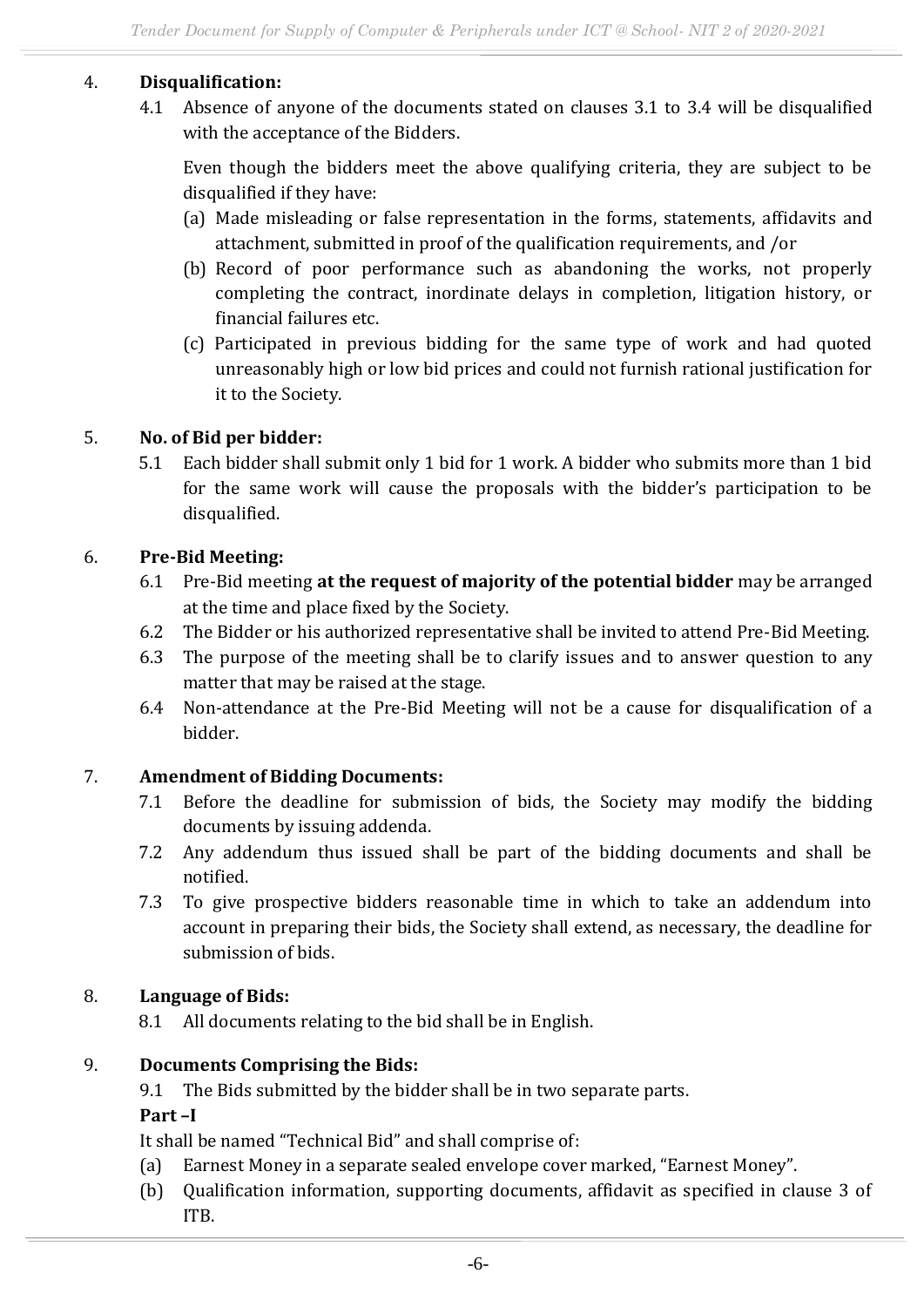(c) An Affidavit affirming that information he has furnished in the bidding document is correct to the best of his knowledge and belief.

# **Part – II**

It shall be named "Financial Bid" and shall comprise of:

- (a) Form of bid as specified in Part VII.
- (b) Priced Bill of Quantities as specified in Part IX.

Each part shall be separately sealed and marked in accordance with sealing and marking instruction in clause 13.

### 10. **Bid Price:**

- 10.1 All duties, taxes, royalties and other levies payable by the bidder under the contract, or for any other cause, shall be included in the rates, prices, and total bid price submitted by the bidder.
- 10.2 The rates and prices quoted by the bidder shall be fixed for the duration of the contract and shall not be subject to adjustment.
- 10.3 All rates/prices quoted should be FOR destination.

# 11. **Earnest Money:**

- 11.1 The bidder shall furnish, as part of the bid, Earnest Money of 2% of the estimated cost.
- 11.2 The Earnest Money shall, at the Bidder's option, be in the form of **Fixed Deposit/ Deposit at Call of a Scheduled Bank guaranteed by the Reserve Bank of India** and issued in favor of the name given in Part – I (the Society). The Fixed Deposit Receipt/ Deposit at Call Receipt shall be **valid for at least for 4 months**.
- 11.3 The Earnest Money of unsuccessful bidders will be returned.
- 11.4 The Earnest Money of the successful bidder will be discharged when the bidder has signed the Agreement and furnished the required Performance Security or may be used as part of Performance Security.

# 12. **Format and Signing of Bids:**

- 12.1 The Bidder shall submit 1 set of the bid comprising of the Documents as described in clause 9.
- 12.2 All Pages **(both front and back side)** of the bid shall be signed by the bidder.
- 12.3 The bids shall contain no over writing, alteration or addition, except those to comply with instructions issued by the Society, or as necessary to correct errors made by the bidders, in which case such corrections shall be made by scoring out the cancelled portion, writing the correction and initialing and dating it by the bidder.

# 13. **Sealing & Marking of bids:**

13.1 The Bidder shall place the two separate envelopes (called inner envelopes) marked "Technical Bid" and "Financial Bid" in one outer envelope. The inner envelope will have markings as follows:

Technical Bid: To be opened on Date & Time of Technical Bid opening as indicated in Part - I

Financial Bid: Not to be opened except with the approval of the Society.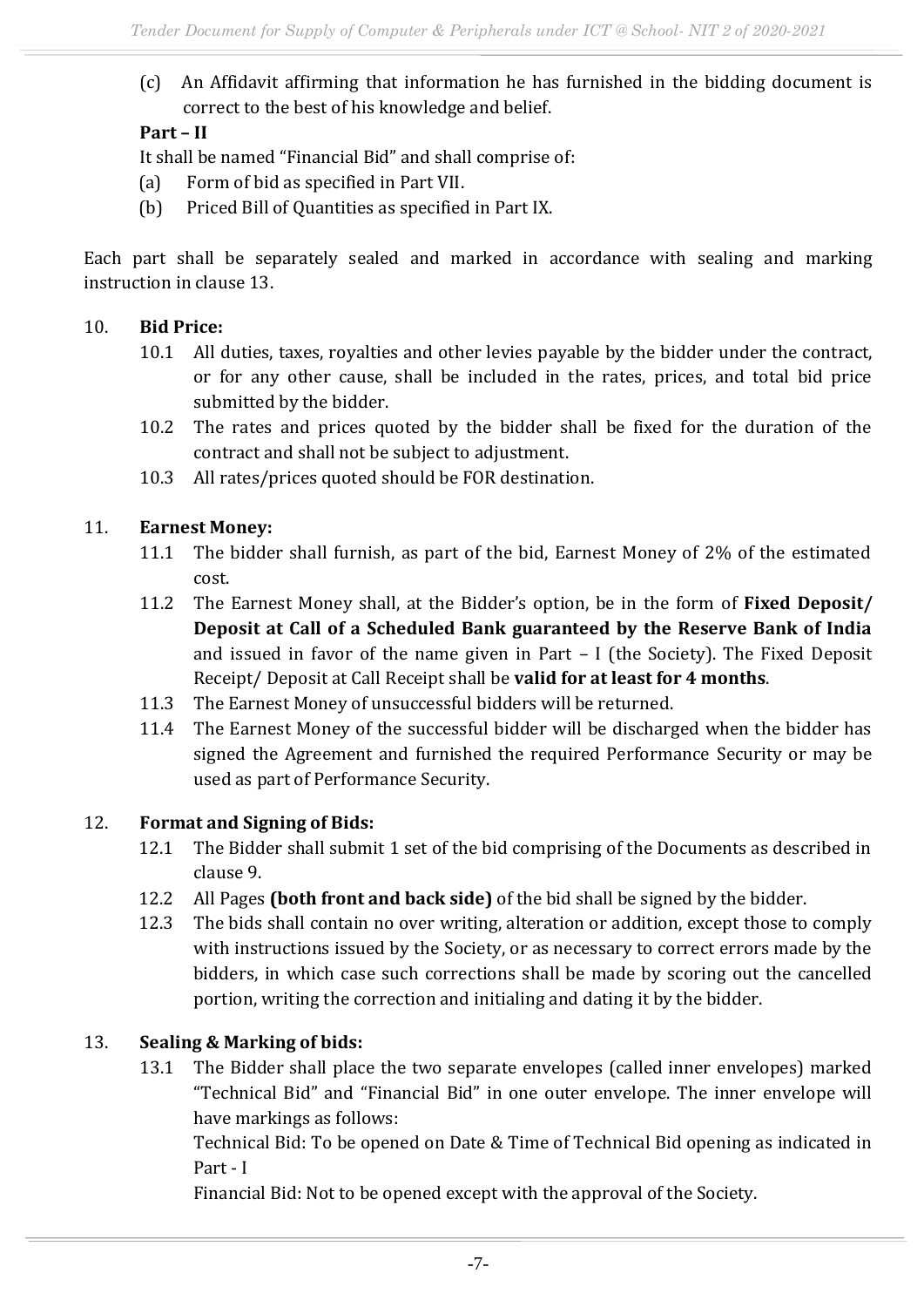The contents of the Technical and Financial Bids shall be as specified in clause 9.1 of ITB

- 13.2 The inner and outer envelopes containing the Technical & Financial Bids shall–
	- (a) Be addressed to the Society at the address provided in the Part I
	- (b) Provide a warning not to be opened before the specified time and date for Bid opening as defined in Part – I.

### 14. **Deadline for submission of Bids**

- 14.1 Complete Bids (Including Technical and Financial) must be received by the Society at the address specified in the Part – I not later than the date and time indicated in Part – I
- 14.2 The Society may extend the deadline for submission of Bids by issuing an amendment in accordance with clause 7, in which case all rights and obligations of the Society and the Bidders previously subject to the original deadline will then be subject to the new deadline.

### 15. **Bid Opening:**

- 15.1 The Society will open the Bids received (except those received late) in the presence of the Bidders/Bidders' representatives who chose to attend at the time, date and place specified in the Part – I.
- 15.2 The envelope containing the Technical Bid only shall be opened.
- 15.3 In all other cases the availability of Earnest Money, forms and validity shall be announced. Thereafter, the Bidders' names and such other details as the Society may consider appropriate, will be announced by the Society at the opening.
- 15.4 Evaluation of Technical Bids with respect to Bid Security, Qualification information and other information furnished in Part – I of Clause 9.1 shall be taken up immediately.
- 15.5 The Society shall inform, whose Technical bids are found responsive, date, time and place of opening as stated in Part – I.
- 15.6 At the Time of opening of the Financial Bids, the names of the bidders whose bids were found responsive in accordance with clause 15.4 of ITB will be announced. The financial bids of only these bidders will be opened. The remaining bids will be returned unopened to the Bidders. The responsive bidders' names, the bid prices, the total amount of each bid, and such other details as the Society may consider appropriate will be announced by the Society at the time of bid opening. Any bid price, which is not read out and recorded, will not be taken into account in Bid evaluation.
- 15.7 The Society shall prepare the minutes of the opening of the Financial Bids.

# 16. **Process to be Confidential:**

16.1 Information relating to the examination, clarification, evaluation and comparison of Bids and recommendations for the award of a contract shall not be disclosed to bidders or any other persons not officially concerned with such process until the award to the successful bidder has been announced. Any attempt by a bidder to influence the Society's processing of bids or award decisions may result in the rejection of his Bid.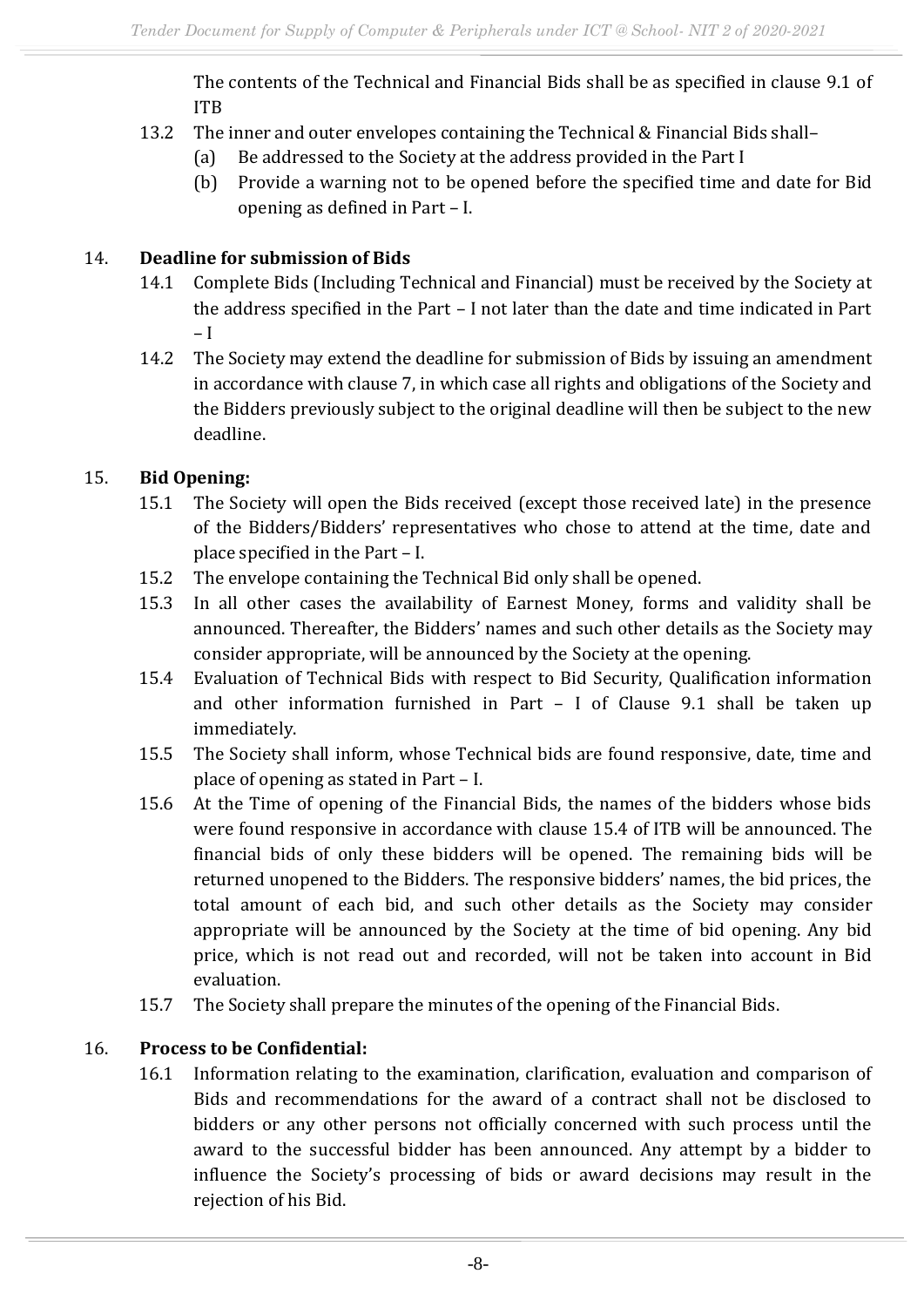### 17. **Clarification of Bids and Contacting the Society:**

- 17.1 No Bidder shall contact the Society on any matter relating to its Bid from the time of the Bid opening to the time the contract is awarded.
- 17.2 Any attempt by the Bidder to influence the Society's Bid evaluation, Bid comparison or contract award decision may result in the rejecting of his Bid.

### 18. **Examination of Bids and determination of Responsiveness:**

- 18.1 During the detailed Evaluation of "Technical Bids" the Society will determine whether each bid
- (a) meets the eligibility criteria define in clauses 2 & 3 (ITB)
- (b) has been properly signed
- (c) is accompanied by the required securities and
- (d) Substantially responsive to the requirement of the Bidding Documents.

During the detailed Evaluation of the "Financial Bid", the responsiveness of the Bid will be further determined with respect to the remaining bid conditions, i.e., priced bill of quantities and technical specifications. In short, the responsiveness eligibility and/or Qualification of the Bidder shall be Evaluated based on:-

- i. Financial capability of the bidder.
- ii. The Bidder capability to manage similar size and nature of work.
- iii. The bidder past performance and experience in executing similar contract work.
- iv. The bidder past litigation history.
- v. Any other documents submitted by the bidder to augment the advantage in commencing the work.
- 18.2 A substantially responsive "Financial Bid" is one, which conforms to all the rates as quoted in the Bill of Quantities.
- 18.3 If a financial bid is not substantially responsive, it will be rejected by the Society, and may not subsequently be made responsive by correction or withdrawal of the nonconforming deviation or reservation.

### 19. **Award Criteria:**

- 19.1 The Society will award the contract to the bidder whose bid has been determined to be substantially responsive to the bidding documents and who has scored the highest mark in comparative statement provided that such bidder has been to be eligible in accordance with the provision of clause 2 and Qualified in accordance with the provision of Clause 3 of ITB.
- 19.2 The Society reserves the right to accept or reject any bid, and to cancel the bidding process and reject all bids, at any time prior to the award of contract, without thereby incurring any liability to the affected bidder or bidders or any obligation to inform the affected bidder or bidders of the ground for the Society's action.
- 19.3 The Society will have the right not to award the lowest bidder without announcing any reason behind.
- 19.4 Item-wise selection shall not be undertaken while evaluating the bid, rather, whole package of the items as given in Sl. No. 1 of Part III shall be considered for evaluation and award of the contract for each FOR.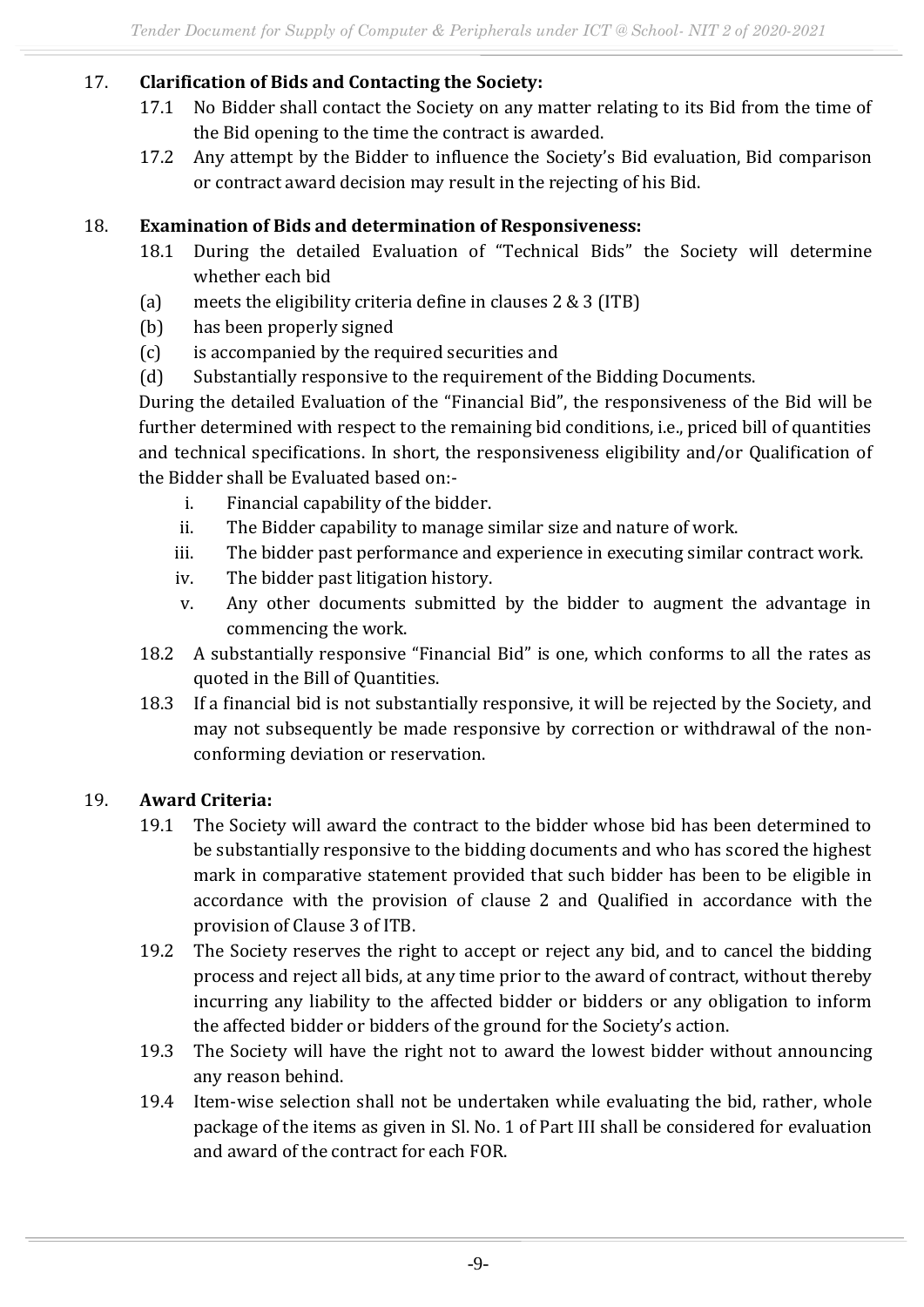### 20. **Notification of Award & Signing of Agreement:**

- 20.1 The bidder whose bid has been accepted will be notified of the Award by the Society prior to expiration of the Bid Validity Period. This letter will state that the Society will pay to the successful bidder in consideration of the Execution and Completion.
- 20.2 The Notification of the Award will constitute the formation of the contract, subject only to the furnishing of a Performance Security in accordance with the provisions of clause 21.
- 20.3 The Agreement will incorporate all agreement between the Society and the successful Bidder. It will be signed by the Society and the successful Bidder after the Performance Security is furnished.

### 21. **Performance Security:**

- 21.1 Within 10 days after receipt of Letter of Acceptance, the successful bidder shall deliver to the Society, a Performance Security of 5% of the estimated cost.
- 21.2 The Performance Security shall be either in the form of a Bank Guarantee or Fixed Deposit Receipts in the name of the Society, from a Scheduled Bank guaranteed by the Reserve Bank of India, valid upto 60 days beyond the warranty period given in Part III of the tender document.
- 21.3 Failure of the Successful Bidder to comply with the requirement of clause 21.1 shall constitute sufficient grounds for cancellation of the Award and forfeiture of the Earnest Money.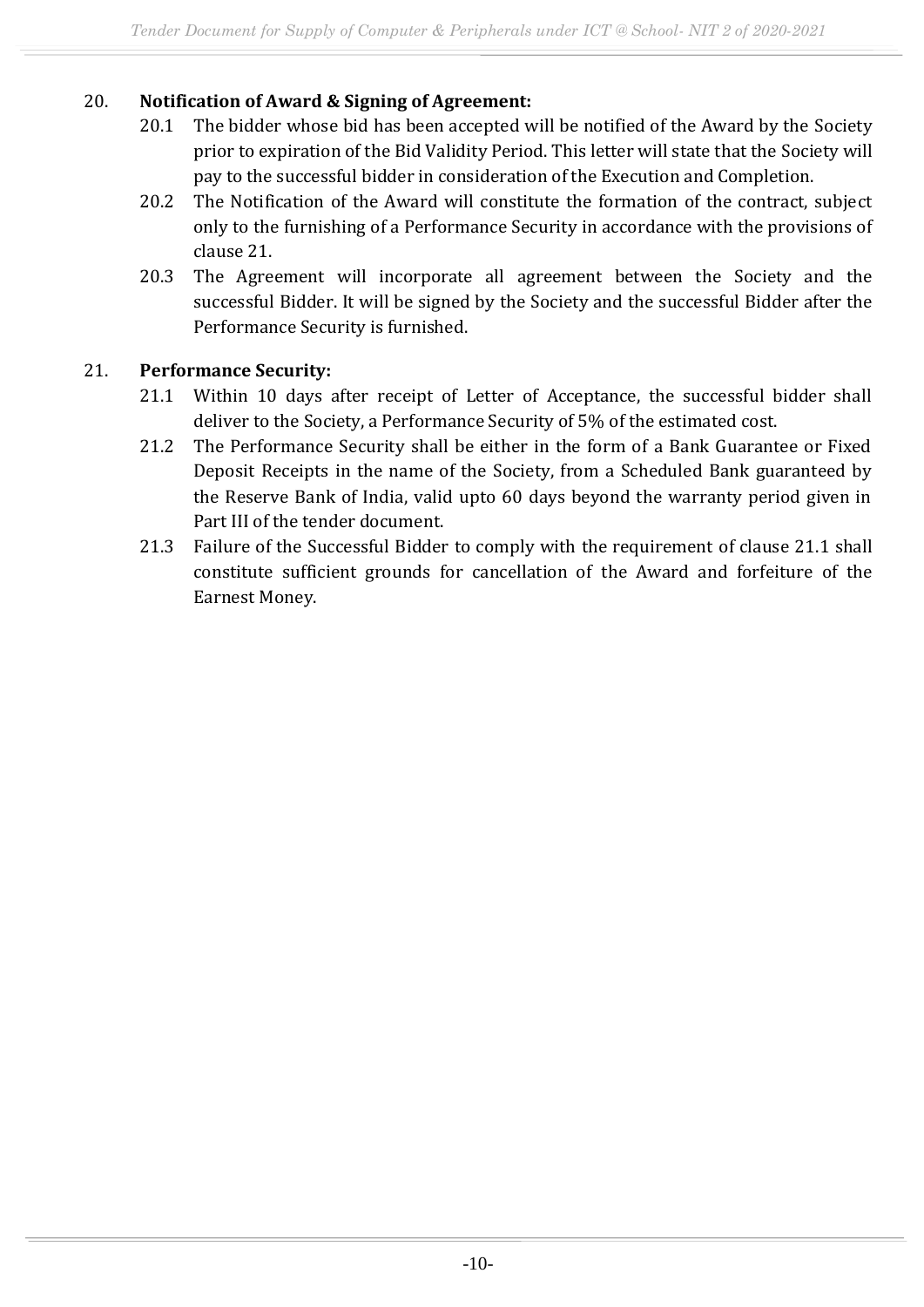### **Part – V**

# **EVIDENCE OF ACCESS TO OR AVAILABILITY OF CREDIT FACILITIES BANK CERTIFICATE**

|                            |  |  | This is to certify that M/S                                                                      |
|----------------------------|--|--|--------------------------------------------------------------------------------------------------|
|                            |  |  | is a reputed company/society /firm with a good financial standing. If the contract for the work, |
| $namely, \_\_\_\_\_\_\_\_$ |  |  |                                                                                                  |
|                            |  |  | is awarded to the above company/society /firm, we shall be able to provide overdraft/credit      |
|                            |  |  | (Rupees                                                                                          |
|                            |  |  |                                                                                                  |

only to meet their working capital requirements for executing the above contract.

| Signature of Senior Bank Manager |  |
|----------------------------------|--|
|                                  |  |

Name of the Senior Bank manager

Address of the Bank \_\_\_\_\_\_\_\_\_\_\_\_\_\_\_\_\_\_\_\_\_\_\_\_\_\_\_\_\_\_\_\_\_\_\_\_\_\_\_\_\_\_\_\_\_\_\_\_\_\_

Stamp of the Bank

Note: Certificate should be given in the letter head of the Bank.

\_\_\_\_\_\_\_\_\_\_\_\_\_\_\_\_\_\_\_\_\_\_\_\_\_\_\_\_\_\_\_\_\_\_\_\_\_\_\_\_\_\_\_\_\_\_\_\_\_\_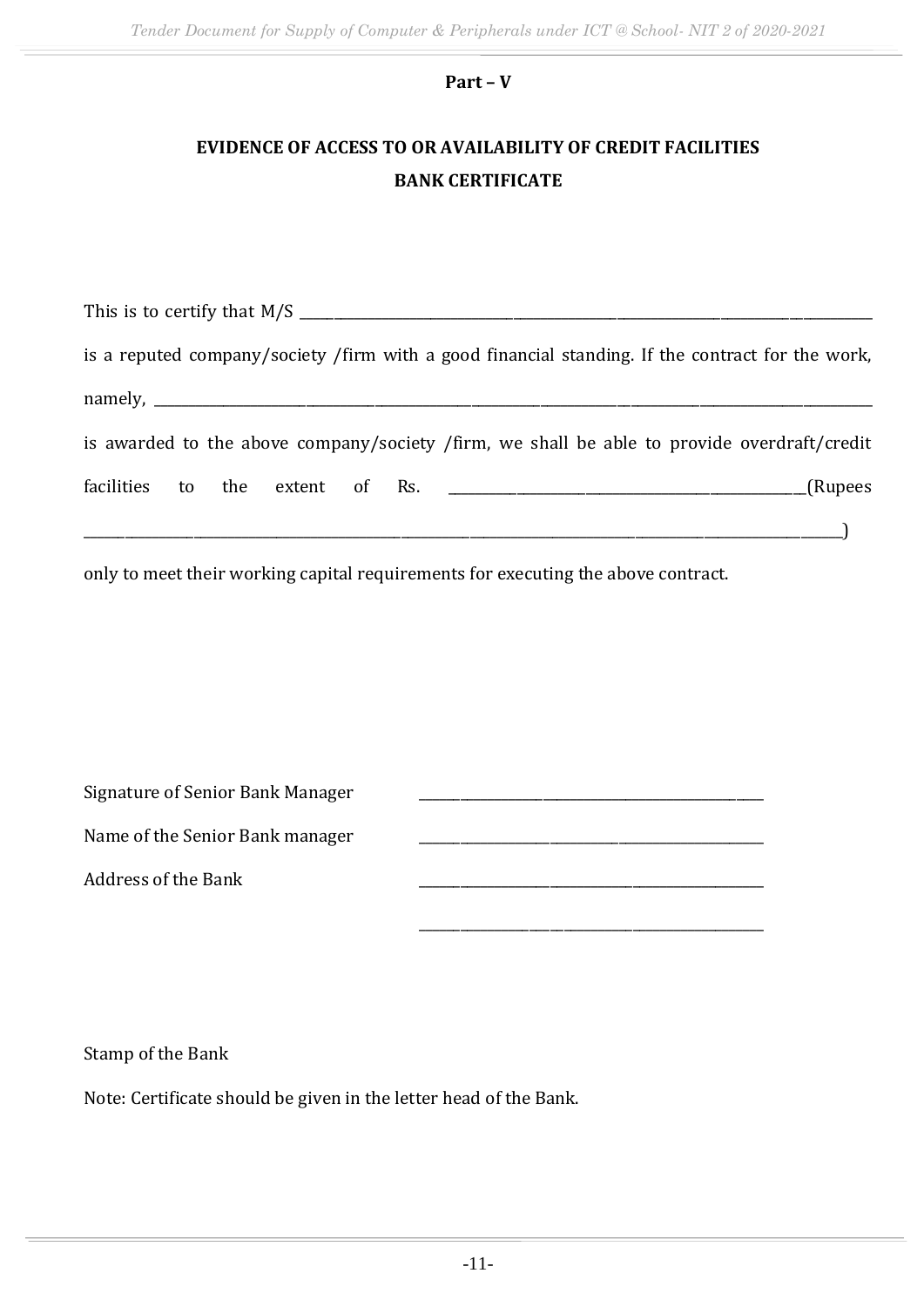# **Part – VI**

### **Letter of Acceptance**

Date:

To,

(Name of the Contractor)

(Address of the Contractor)

This is to notify you that the **Samagra Shiksha Mizoram**has accepted your Bid dated \_\_\_\_\_\_\_\_\_\_\_\_\_\_\_\_\_\_\_\_\_\_\_\_\_\_\_\_\_\_\_\_ for **Supply of Computer & Peripherals under ICT @ School** for the Contract Price of Rs. 2008 (Rupees \_\_\_\_\_\_\_\_\_\_\_\_\_\_\_\_\_\_\_\_\_\_\_\_\_\_\_\_\_\_\_\_\_\_\_\_\_\_\_\_\_\_\_\_\_\_\_\_\_\_\_\_\_\_\_\_\_\_\_\_\_\_\_\_\_\_\_\_\_\_\_\_\_\_\_\_\_\_\_\_\_\_\_\_\_\_\_\_\_\_\_\_\_\_\_\_\_\_\_\_\_) only as corrected and modified in accordance with the Instructions to Bidders is hereby accepted by our

Society.

You are hereby requested to furnish Performance Security in the form detailed in Clause 21 of ITB for an amount of Rs \_\_\_\_\_\_\_\_\_\_\_\_\_\_\_\_\_\_\_\_\_\_\_\_\_\_\_ within 14 days of the receipt of this letter of acceptance valid up to 60 days from the date of expiry of Defects Liability Period \_\_\_\_\_\_\_\_\_\_\_\_ and sign the contract, failing which, action as stated in Clause 21.3 of ITB will be taken.

Yours faithfully,

Authorized Signature: \_\_\_\_\_\_\_\_\_\_\_\_\_\_\_\_\_\_\_\_\_\_\_\_\_\_\_\_

Name and Title of Signatory: \_\_\_\_\_\_\_\_\_\_\_\_\_\_\_\_\_\_\_\_\_\_\_

Name of Society: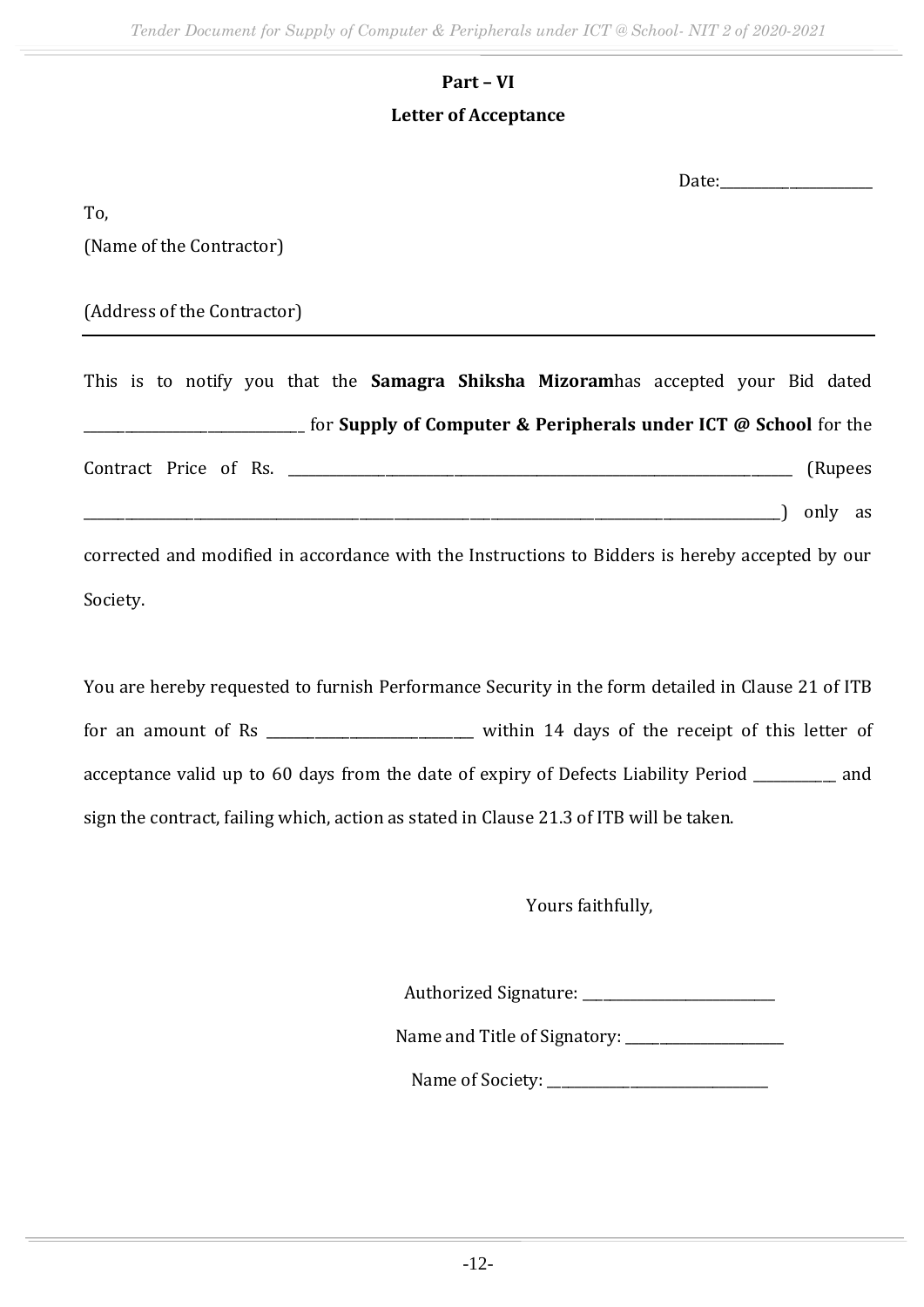### **Part VII Form of bid**

| To,                              |  |
|----------------------------------|--|
| (Name of the Society)            |  |
| Address (Address of the Society) |  |
| Description of the Work          |  |

1. I/We offer to execute the works described above and remedy any defects therein, and carry out the conditions of contract, specifications, Bill of Quantities and Addenda for item rate Contract (Total Bid Price) Rs. \_\_\_\_\_\_\_\_\_\_\_\_\_\_\_\_\_\_\_\_\_\_\_\_\_\_\_\_\_\_\_\_\_\_\_\_\_\_\_\_\_\_\_\_\_\_\_\_\_ (in figures) Rupees

\_\_\_\_\_\_\_\_\_\_\_\_\_\_\_\_\_\_\_\_\_\_\_\_\_\_\_\_\_\_\_\_\_\_\_\_\_\_\_\_\_\_\_\_\_\_\_\_\_\_\_\_\_\_\_\_\_\_\_\_\_\_\_\_\_\_\_\_\_\_\_\_\_\_\_\_\_\_\_\_\_\_\_\_\_\_\_\_\_\_\_\_\_\_\_\_\_\_\_\_ (in

words)

- 2. We undertake to commence the works on receiving work order in accordance with the contract documents.
- 3. This Bid and your written acceptance of it shall constitute a binding contract between us.
- 4. We understand that that you are not bound to accept the lowest or any Bid you receive.
- 5. We hereby confirm that this Bid complies with the Bid validity and Earnest Money required by the bidding documents.

| <b>Authorized Signature:</b>        |  |
|-------------------------------------|--|
| <b>Name and Title of Signatory:</b> |  |
| <b>Name of Bidder:</b>              |  |
| <b>Address:</b>                     |  |
|                                     |  |

Note : The Bidder shall fill in and submit this Bid form with the Bid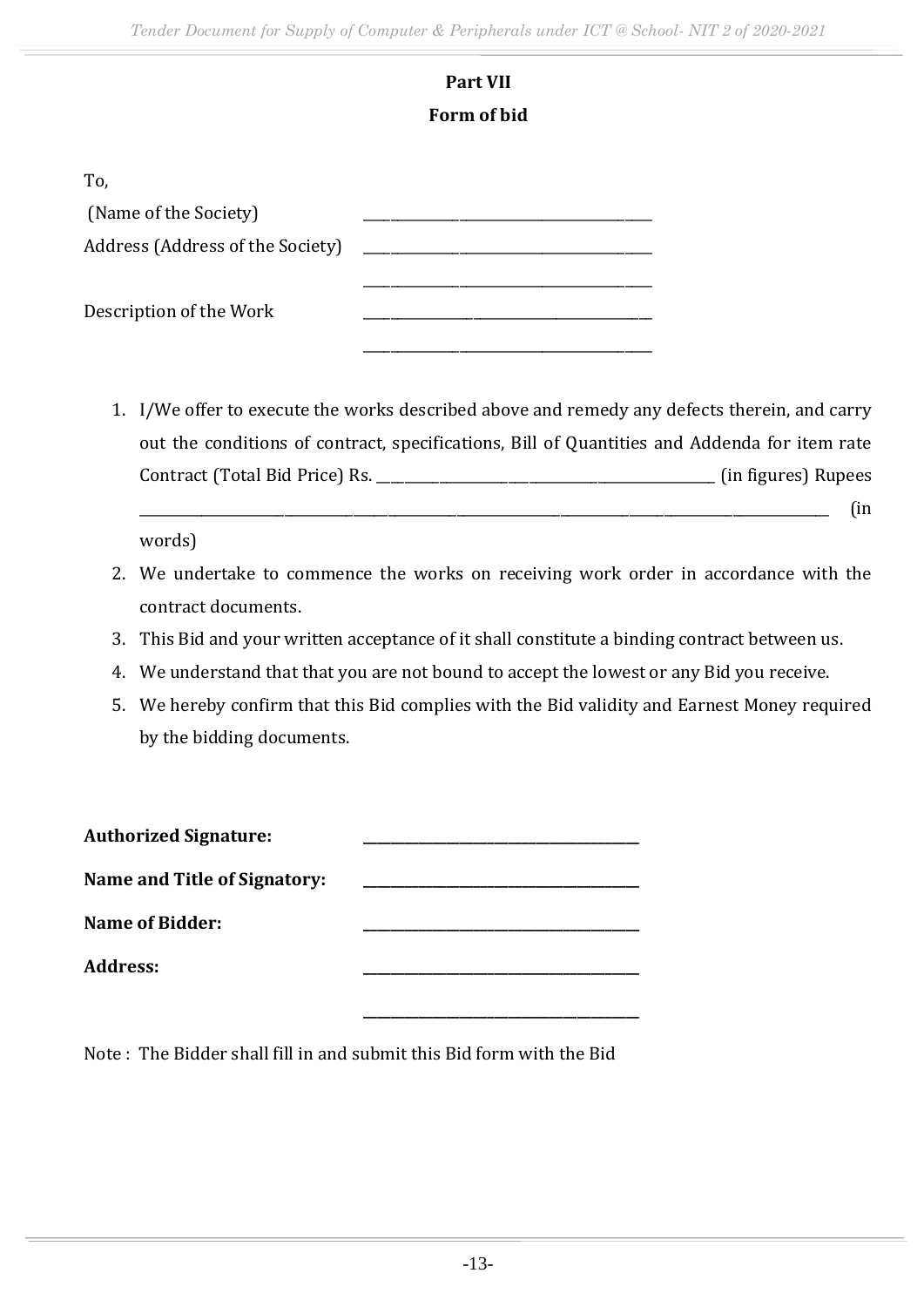#### **Part – VIII TERMS OF REFERENCE (TOR)**

### 1. **Background:**

The Samagra Shiksha, Mizoram is a registered Society which is implementing the centrally sponsored programme to attain the goal of universalization of education, to make good quality education available, accessible and affordable to all young persons in the age group of 6-18 years in all the districts of Mizoram for which funds are shared between the Government of India and State Government in the ratio of 90:10. Elementary and Secondary Education are a crucial stage in the educational hierarchy as it prepares the students for higher education and also for the world of work. The rigor of the Elementary and secondary stage enables Indian students to compete successfully for education and for jobs globally. Therefore, it is absolutely essential to strengthen this stage by providing greater access and also by improving quality in a significant way. For successful implementation of the scheme in the State, various activities and interventions have been approved by the apex authority viz. Project Approval Board at the Govt. of India level. Among such approved activities, ICT @ School is one of the most important activities to be carried out during current financial year 2020-21. The ICT policy in School Education aims at preparing youth to participate creatively in the establishment, sustenance and growth of a knowledge society leading to all round socio-economic development of the nation and global competitiveness.

### 2. **Objectives:**

The main objective of this assignment:

- 2.1 To obtain independent and objective assessment of the quality of computer and peripherals to be procured under ICT @ School schemes of Samagra Shiksha, Mizoram.
- 2.2 To assure that the computer and peripherals so procured are of best quality at the most affordable price.

### 3. **Governing Factors:**

- 3.1 The Supplier shall have prior experience at least for 2 years in the field of supply of computer and peripherals, and completed a similar magnitude of works that covered in the proposed work.
- 3.2 The Supplier shall execute according to the items given in Bill of Quantities.
- 3.3 The Supplier shall not have the right to alter the conditions at any cost. In case of any alterations is found necessary in the specifications, the same shall be brought to the notice of State Project Office immediately.
- 3.4 The assignment mentioned herein is intended to be job oriented and not time oriented and the Supplier shall not be entitled to claim any compensation in the event of the time estimated for the completion of the work being extended for any reason whatsoever.
- 3.5 In order to ensure the quality and timely completion of the work, the Supplier should remain present in contact with the Society.
- 3.6 Rates agreed shall be firm till the completion of work inclusive of transportation, stationary, communication charges, Service Tax and all other applicable taxes.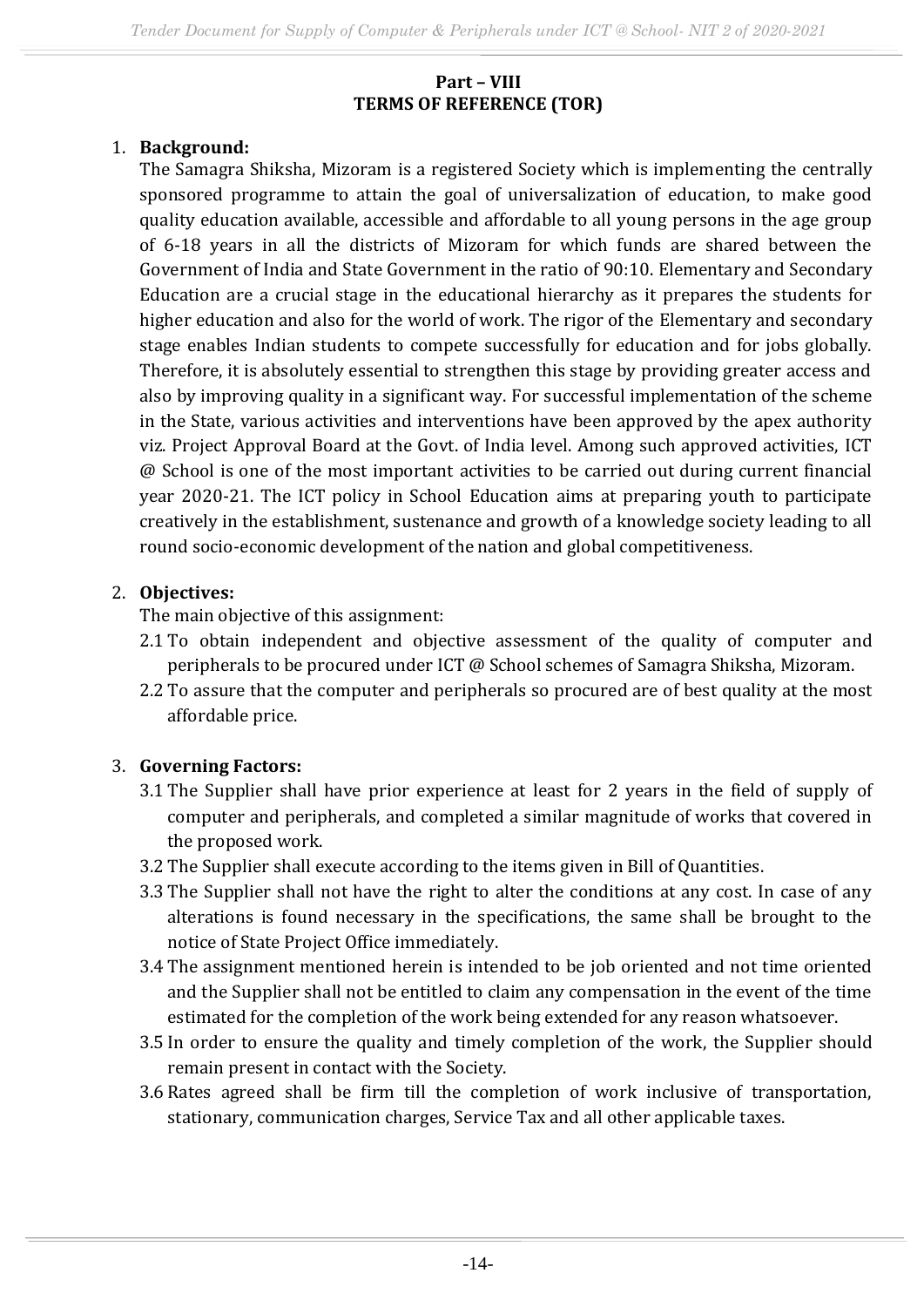### 4. **Report to:**

State Project Director, Samagra Shiksha, Mizoram, Top Floor, School Education Complex Building, Mc Donald Hill, Zarkawt, Aizawl, Mizoram.

### 6. **Stages of Deposits and Payments:**

6.1 Payment Schedule: Payments must be made by State Project Director, Samagra Shiksha, Mizoram by Account Payee Cheque or by bank transfer within 30 days from completion of the work.

#### 7. **Inputs from State Project Office, Samagra Shiksha, Mizoram :**

7.1 List of delivery shall be as below:

| <b>Place of delivery</b>                  | No. of Computer &<br>Peripherals to be<br>delivered | Name of FOR    |
|-------------------------------------------|-----------------------------------------------------|----------------|
| State Project Office, Samagra Shiksha,    |                                                     |                |
| Mizoram, Top floor, School Education      |                                                     |                |
| Complex Building,                         | 63 sets of list given in                            | <b>FOR SPO</b> |
| Mc Donald Hill, Zarkawt, Aizawl, Mizoram. | Part III of Tender                                  | Mizoram        |
| Contact Person & No.: Mr.Lalhmachhuana,   | Document                                            |                |
| SPD, Samagra Shiksha, Mizoram             |                                                     |                |
| Ph. (0389) 2306951                        |                                                     |                |

#### 8. **General Requirements:**

- 8.1 The State Project Director, Samagra Shiksha, Mizoram reserves full right to alter its requirements.
- 8.2 The decision of State Project Director, Samagra Shiksha, Mizoram will be final in all the matters.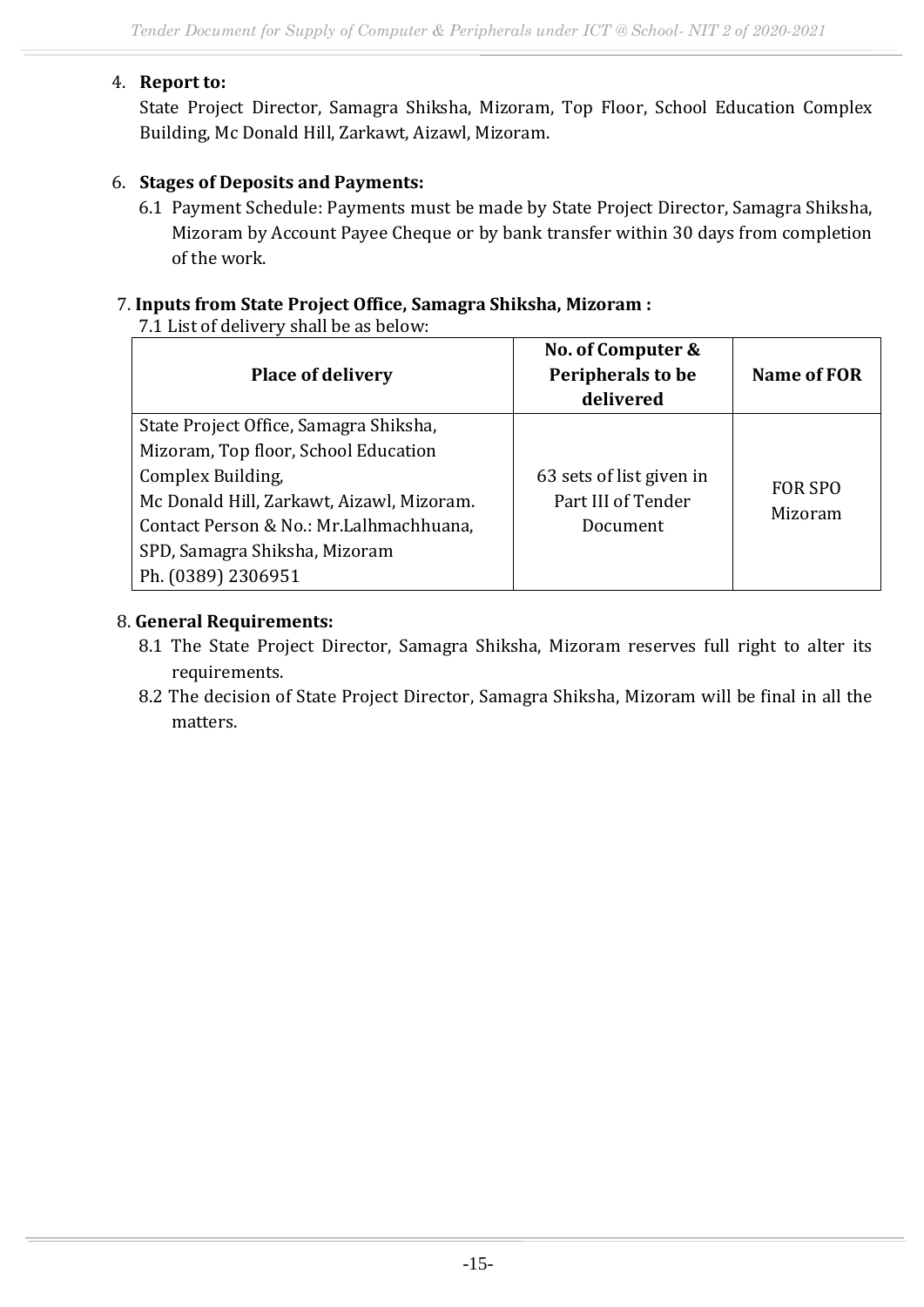#### **Part – IX BILL OF QUANTITIES**

|                 | <b>Description</b>                                                                                                                                                                                                                                                                                                                                                                                                                                                                                                                         | <b>Product Name &amp; Model No.</b> | FOR SPO, Samagra Shiksha,<br><b>Mizoram</b> |      |                     |
|-----------------|--------------------------------------------------------------------------------------------------------------------------------------------------------------------------------------------------------------------------------------------------------------------------------------------------------------------------------------------------------------------------------------------------------------------------------------------------------------------------------------------------------------------------------------------|-------------------------------------|---------------------------------------------|------|---------------------|
| <b>Item</b>     |                                                                                                                                                                                                                                                                                                                                                                                                                                                                                                                                            |                                     | <b>Unit Rate</b><br>(Rs.)                   | Qty. | <b>Amount (Rs.)</b> |
| Computer<br>Set | Branded Computer set with specification and<br>pre-loaded software as below:<br>PROCESSOR: Intel 7th Generation Intel ® Core<br>TM i3-7100 processor<br>RAM: 4 GB, DDR4, 2400 MHz<br>HARD DISK: Not less than HDD 1 TB<br>SSD: If Any<br>KEYBOARD+MOUSE: Wired Keyboard and<br>wired mouse<br><b>OPTICAL DRIVE: DVD Drive</b><br>MONITOR: 20 inches LED<br><b>UPS: 600 VA</b><br>Warranty: At least one year<br>Operating System: Windows 10 Home<br>Application Software: Office 2016 Lifetime<br>Licence<br>Anti-virus: (1 year licence) |                                     |                                             | 630  |                     |
| Printer         | Laserjet Printer: Black & White<br>Printing speed: At least 12 ppm<br>Resolution: At least True 600 x 600 DPI<br>resolution<br>Warranty: At least one year                                                                                                                                                                                                                                                                                                                                                                                 |                                     |                                             | 63   |                     |
| Projector       | Native Aspect Ratio: 4:3<br>Lumens (Eco): 3200/3200<br>Connections: VGA-inX2, HDMI<br>Warranty: At least one year                                                                                                                                                                                                                                                                                                                                                                                                                          |                                     |                                             | 63   |                     |
| Web<br>Camera   | 3 megapixel HD<br>Warranty: At least one year                                                                                                                                                                                                                                                                                                                                                                                                                                                                                              |                                     |                                             | 630  |                     |
| Scanner         | Type: Flatbed                                                                                                                                                                                                                                                                                                                                                                                                                                                                                                                              |                                     |                                             | 63   |                     |